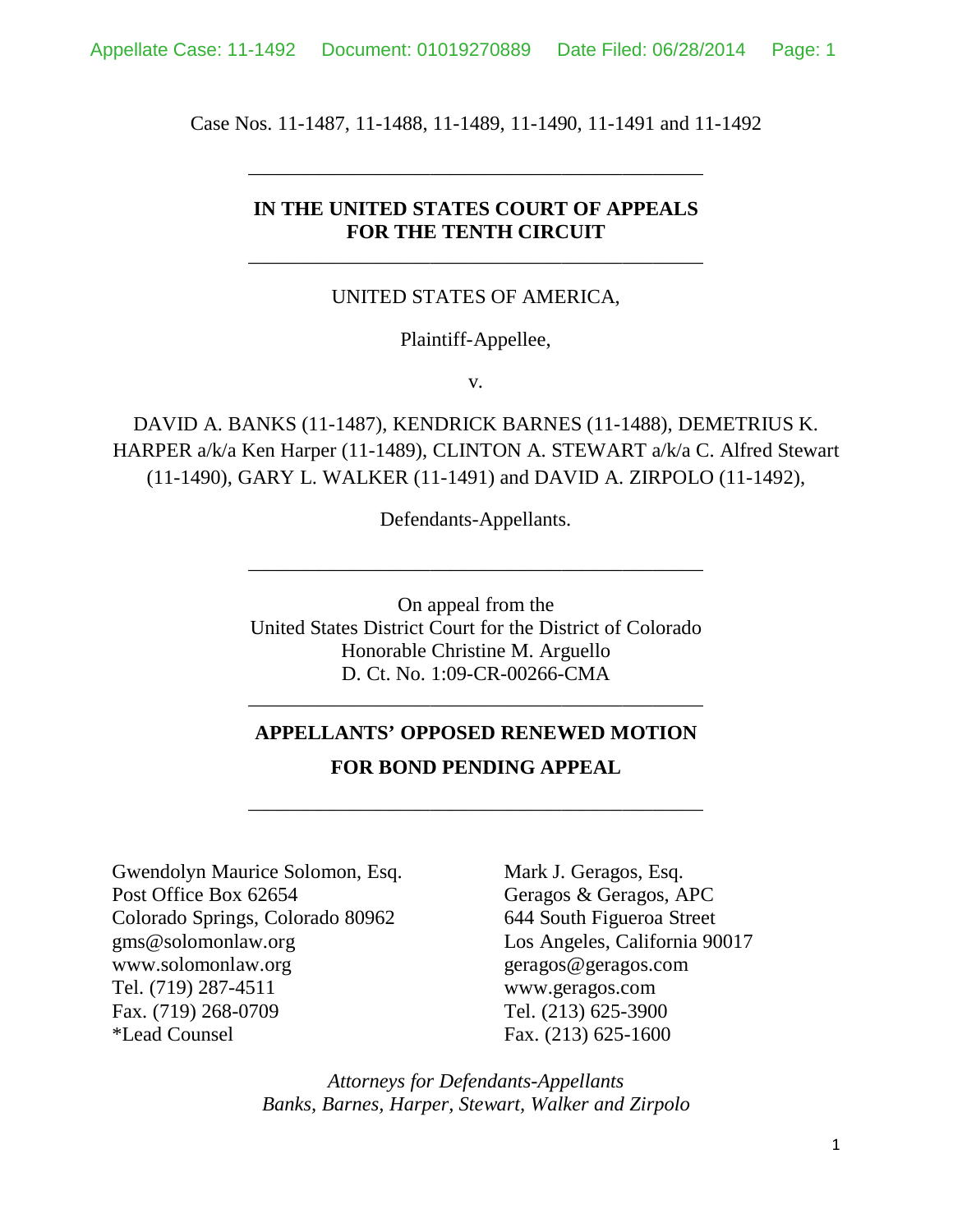COME NOW, DAVID A. BANKS ("Banks"), KENDRICK BARNES ("Barnes"), DEMETRIUS K. HARPER ("Harper"), CLINTON A. STEWART ("Stewart"), GARY L. WALKER ("Walker") and DAVID A. ZIRPOLO ("Zirpolo") (collectively "Appellants") by and through their Attorneys, Mark J. Geragos and Gwendolyn Maurice Solomon, hereby renew their request that this Court grant them bond pending appeal pursuant to 18 U.S.C. § 3143(b) of the Federal Rules of Criminal Procedure and the Fifth and Sixth Amendments to the United States Constitution. Appellants are neither a flight risk nor do they pose any danger to the community. In addition, there are new facts and circumstances demonstrating that this case presents substantial appellate issues which satisfy the legal standard to grant Appellants bond pending appeal. In light of these new facts and circumstances, Appellants respectfully request that this matter be expedited.

Pursuant to 10th Circuit Rule 27.3(C), Counsel certifies that he has conferred with opposing counsel, James C. Murphy, prior to the filing of this motion and that he opposes the filing of this motion.

#### **Relevant Procedural History**

On August 08, 2005, the Denver Division of the Federal Bureau of Investigation (FBI) declined to conduct an investigation or seek criminal charges against defendants stating that the case would be best handled civilly. (Doc. 617, pp. 1921: 22-25; 1922; Vol. II, pp. 2881: 22-25; 2882). Upon seeking an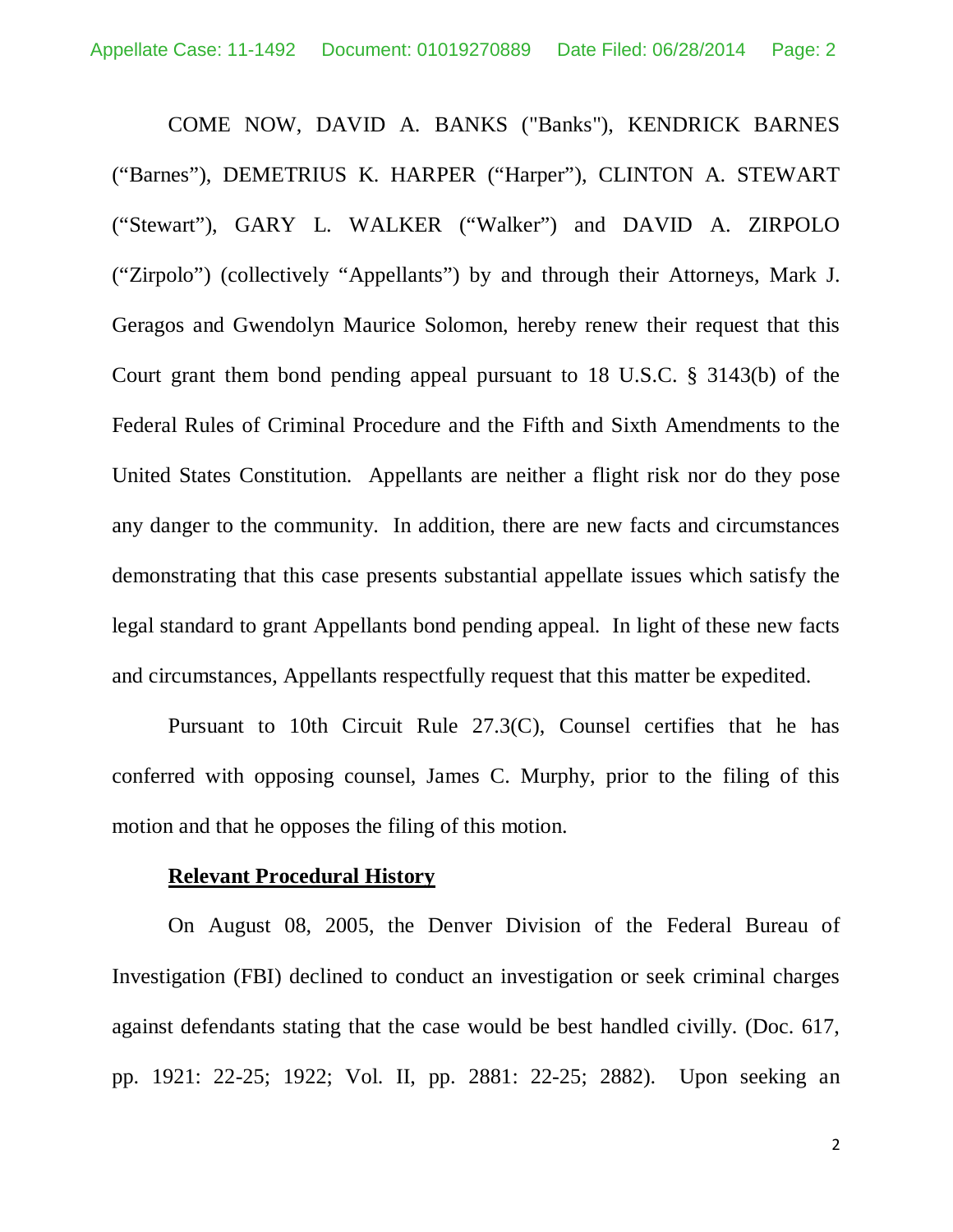indictment, on February 06, 2007, the prosecution convened a federal grand jury and no indictment was returned. (Doc. 75; Vol. I, p. 95). On March 17, 2007, a second federal grand jury in the District of Colorado indicted Appellants, in various combinations, on one count of Conspiracy to Commit Mail Fraud and Wire Fraud in violation of 18 U.S.C. § 1349; fifteen counts of Mail Fraud in violation of 18 U.S.C. §§ 1341 and 2; and eight counts of Wire Fraud in violation of 18 U.S.C. §§ 1343 and 2. (Doc. 1.) The Appellants, in response to summonses (Docs. 3-7), appeared before United States Magistrate Boyd N. Boland for their initial appearances on June 23, 2009. (Doc. 15.) Judge Boland, pursuant to 18 U.S.C. §§  $3142(a)(1)$  and (b), released Appellants on personal recognizance bonds. (Docs. 22-26.)

Appellants remained on pretrial release until a jury found them guilty on October 20, 2011 of all counts in which they were charged in the indictment. (Doc. 476.) United States District Judge Christine M. Arguello remanded Appellants to the custody of the United States Marshals Service immediately after receiving the verdict, and directed Judge Boland to hold a hearing to determine whether Appellants should remain on release pending sentencing. (Doc. 478.) Judge Boland temporarily detained Appellants on October 20, 2011 (Docs. 482 and 486), but after a hearing regarding the aforementioned issue on November 18, 2011 (Doc. 563), Judge Boland, pursuant to  $18$  U.S.C.  $\S 3143(a)(1)$ , ordered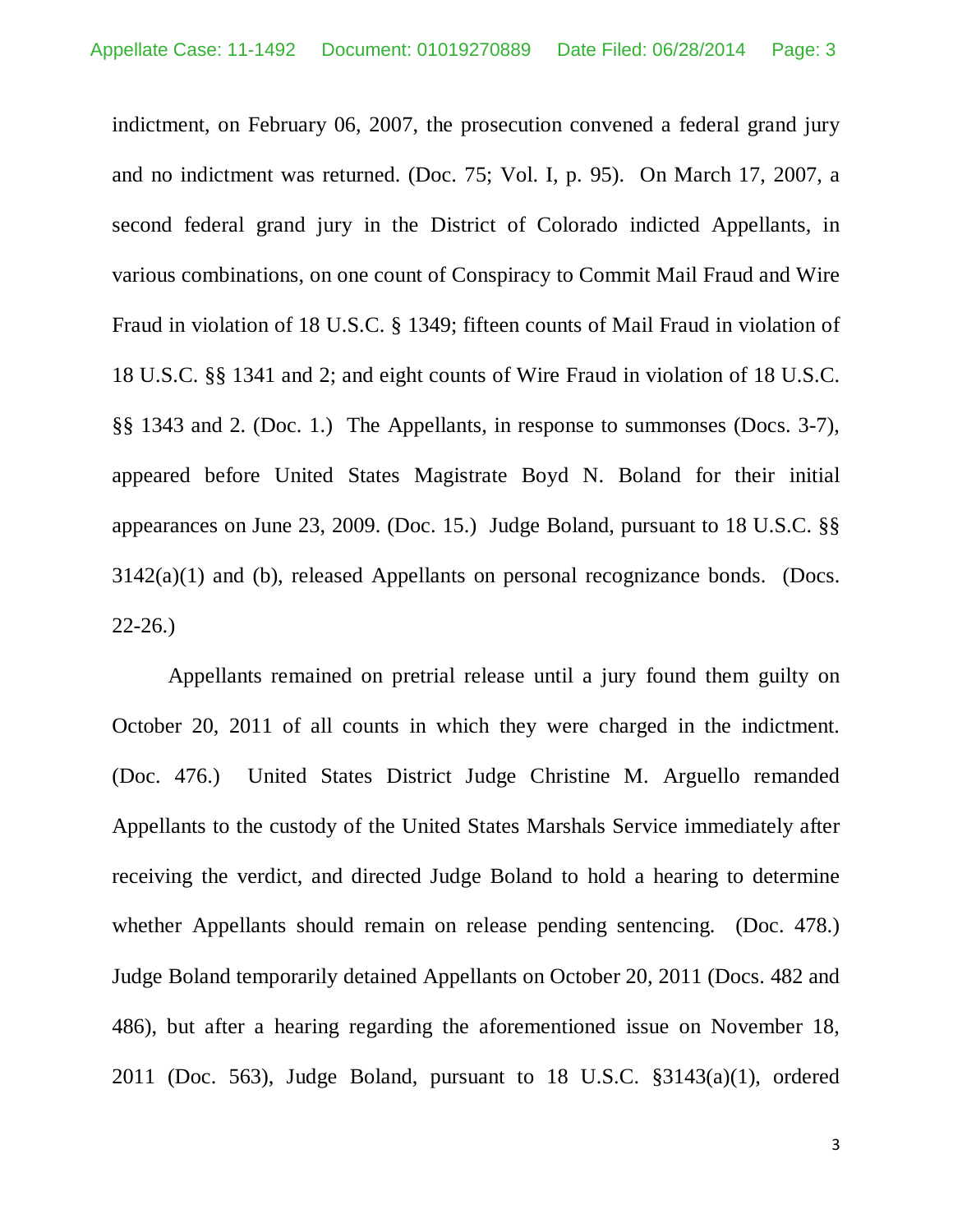Appellants released on secured bonds, each in the amount of \$40,000.00 with conditions. (Docs. 571-575.)

Appellants remained on release until their sentencing hearings on July 23, 2012 (Walker and Barnes), July 27, 2012 (Banks, Harper, and Stewart) and July 30, 2012 (Zirpolo), during which Judge Arguello sentenced them, *inter alia*, to terms of imprisonment of 135 months (Banks), 135 months (Walker), 121 months (Harper), 121 months (Stewart), 121 months (Zirpolo), 87 months (Barnes), and again, immediately remanded them to the custody of the U.S.M.S. (Docs. 782, 797-800). Appellants moved the trial court to release them pending appeal on July 30, 2012 (Docs. 791-795); the trial court denied Appellants' motions on August 8, 2012 (Doc. 817) on the grounds that Appellants were a flight risk and that they "would be unable to raise a substantial question of law or fact on appeal likely to lead to any of the results listed in 3143(b)(1)(B) because the court had denied postjudgment relief on the issues defendants indicated they planned to raise on appeal." (Doc. 01018920491 at 4.)

Appellants then filed motions for bond pending appeal in this Court. (Docs. 01018903009 & 01018903327). This Court denied Appellants' motions on September 24, 2012 on the grounds that "the district court found that defendants had not demonstrated by clear and convincing evidence that they were not flight risks, and defendants have not shown that this finding was clearly erroneous."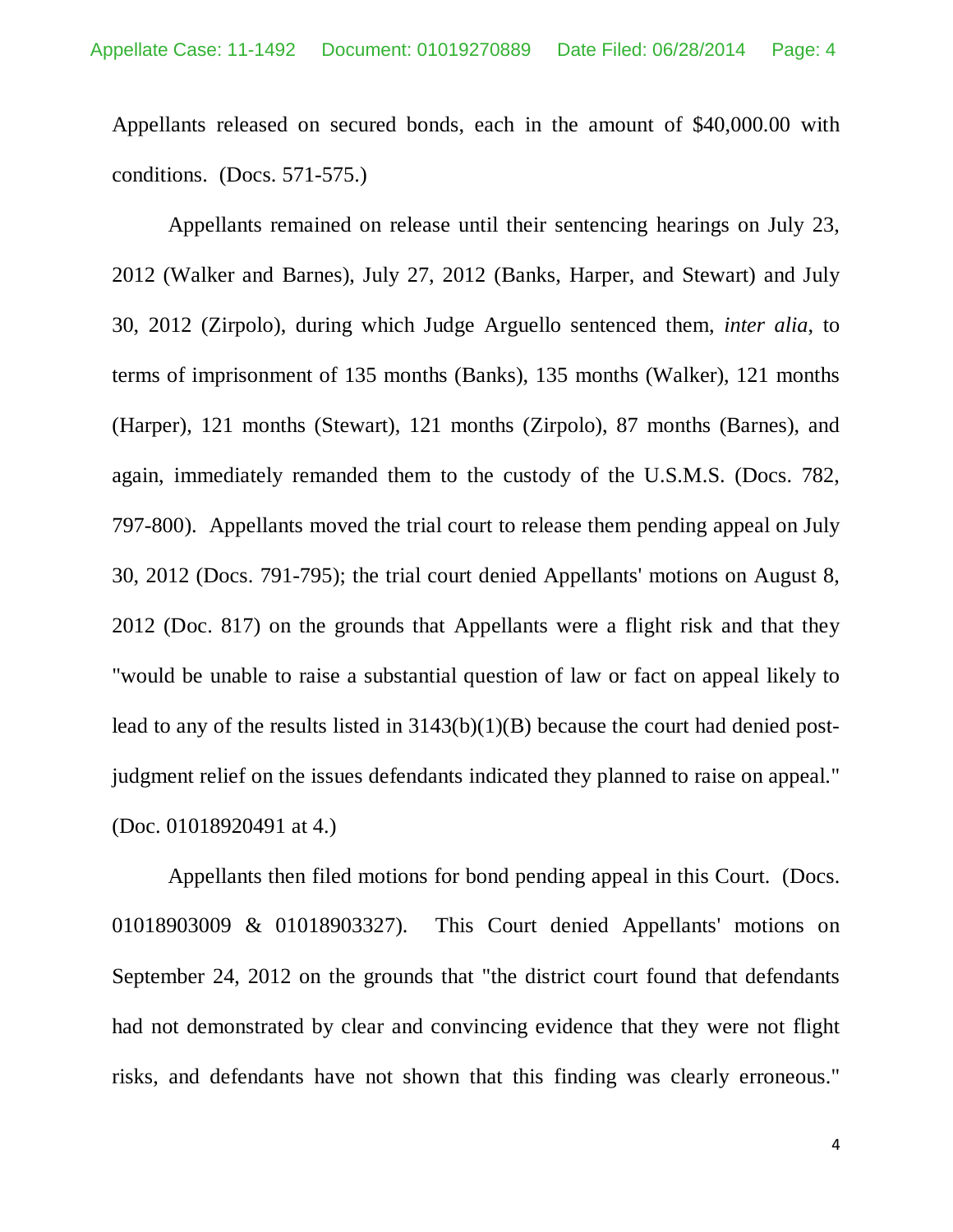(Doc. 01018920491 at 7.) On October 10, 2012, Appellants moved for reconsideration of the Order denying Appellants' release on bond pending appeal. (Docs. 01018930096 & 10009313.) On October 19, 2012, this Court denied the reconsideration motion. (Docs. 01018935598 & 10011955.)

Oral argument was originally requested by both sides and thereafter scheduled for May 7, 2013 and acknowledged by Appellants. However, on March 15, 2013, Appellants Barnes, Harper, Stewart, Walker, and Zirpolo filed a motion to waive oral argument and submit the case on the briefs pursuant to 10th Circuit Rule 34(A)(2). (Doc. 10053948.) On March 22, 2013, Appellant Banks also filed a motion to waive oral argument and submit the case on the briefs. (Doc. 10055975.) On March 18 and 22, 2013, the Court granted Appellants' motions to waive oral argument, ordered this matter submitted for disposition on the briefs, and excused counsel from attendance in Denver, Colorado on May 7, 2013. (Docs. 10054373 & 10056113.)

On July 31, 2013, while this appeal was pending, non-profit organization A Just Cause filed a civil complaint against Judge Arguello's court reporter alleging breach of contract for her failure to provide a copy of the entire trial transcript as requested and paid for by Plaintiff. Defendant thereafter removed the case to federal court and substituted the United States as a defendant in the action. Plaintiff amended the complaint twice and added a constitutional violation claim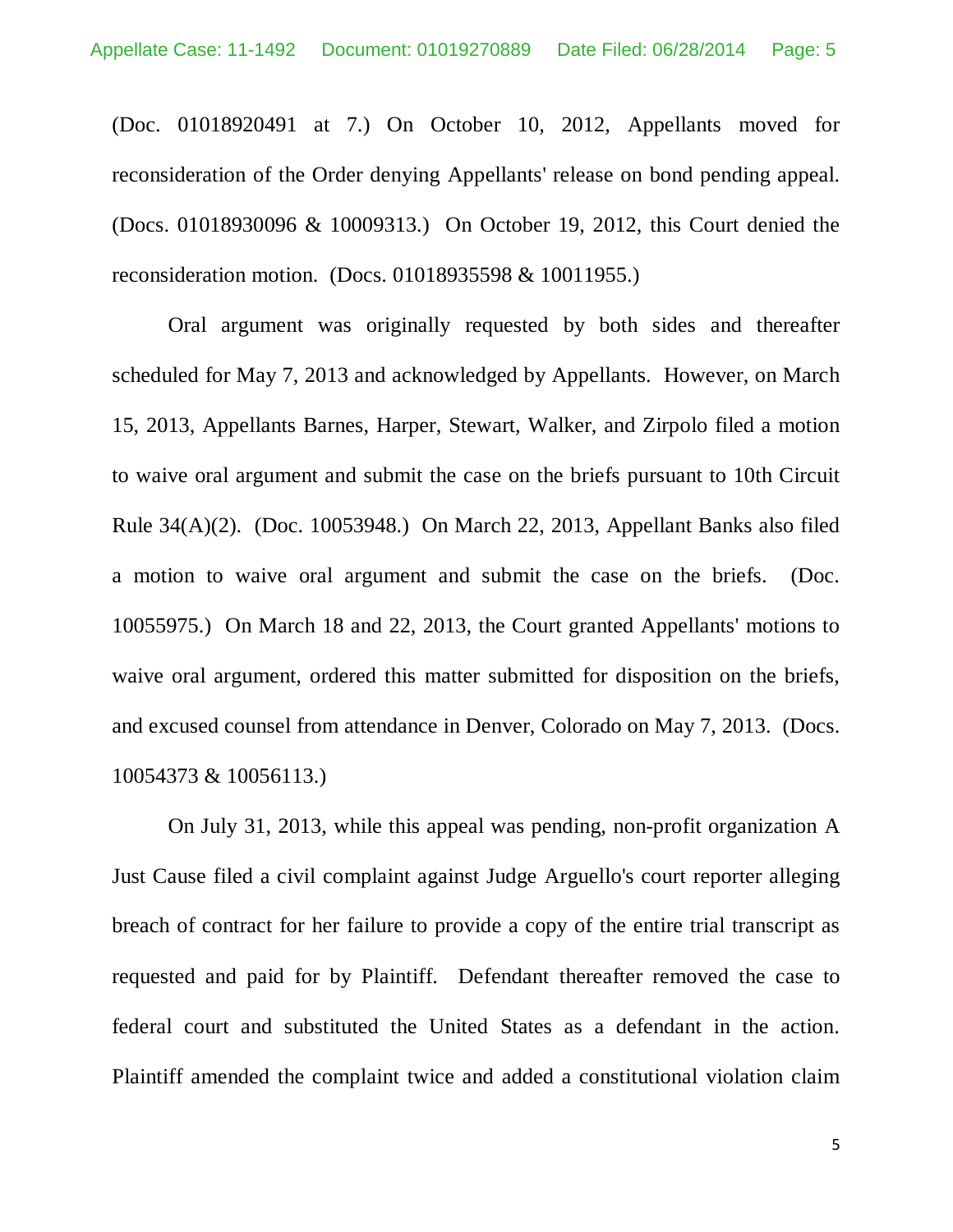pursuant to *Bivens v. Six Unknown Named Agents*, 403 U.S. 388 (1971) and a negligence claim.

On May 9, 2014, Judge Jackson granted Defendants' motion to dismiss pursuant to Federal Rule of Civil Procedure 12(b)(1) and 12(b)(6) and dismissed the complaint with prejudice on legal grounds that do not affect Appellants' position on appeal.<sup>1</sup> Significantly, however, after investigating this matter, taking judicial notice of the records of the court, obtaining a copy from the Clerk's Office of the court reporter's original notes of the disputed bench conference, obtaining a print out of the unedited transcript of the bench conference, and obtaining a print out of the screen of the monitor of Judge Arguello's courtroom deputy showing what was displayed via the real-time feed as the bench conference occurred, Judge Jackson specifically found that "it is undisputed that Judge Arguello said something that does not appear in the transcript--either the unedited or the final version." (Doc. 01019253367 at 11-12.)

<sup>&</sup>lt;sup>1</sup> The court dismissed Plaintiffs' breach of contract claim because the court found that no contract was required to impose a duty upon the court reporter to provide stenography services for the proceedings. Doc. 39 at 13. The court dismissed Plaintiffs' *Bivens* claim because the court held that Ms. Martinez's "accidental failure to record the bench conference verbatim . . . was negligently procured and unintentional at best." *Id.* at 17. The court also held that Plaintiff A Just Cause lacked associational standing to pursue a *Bivens* claim. *Id.* at 17 n.4. The court dismissed Plaintiffs' negligence claim because the judge found no private right of action for damages where a court reporter does not hear and therefore does not record a statement during the course of trial. *Id.* at 22-23.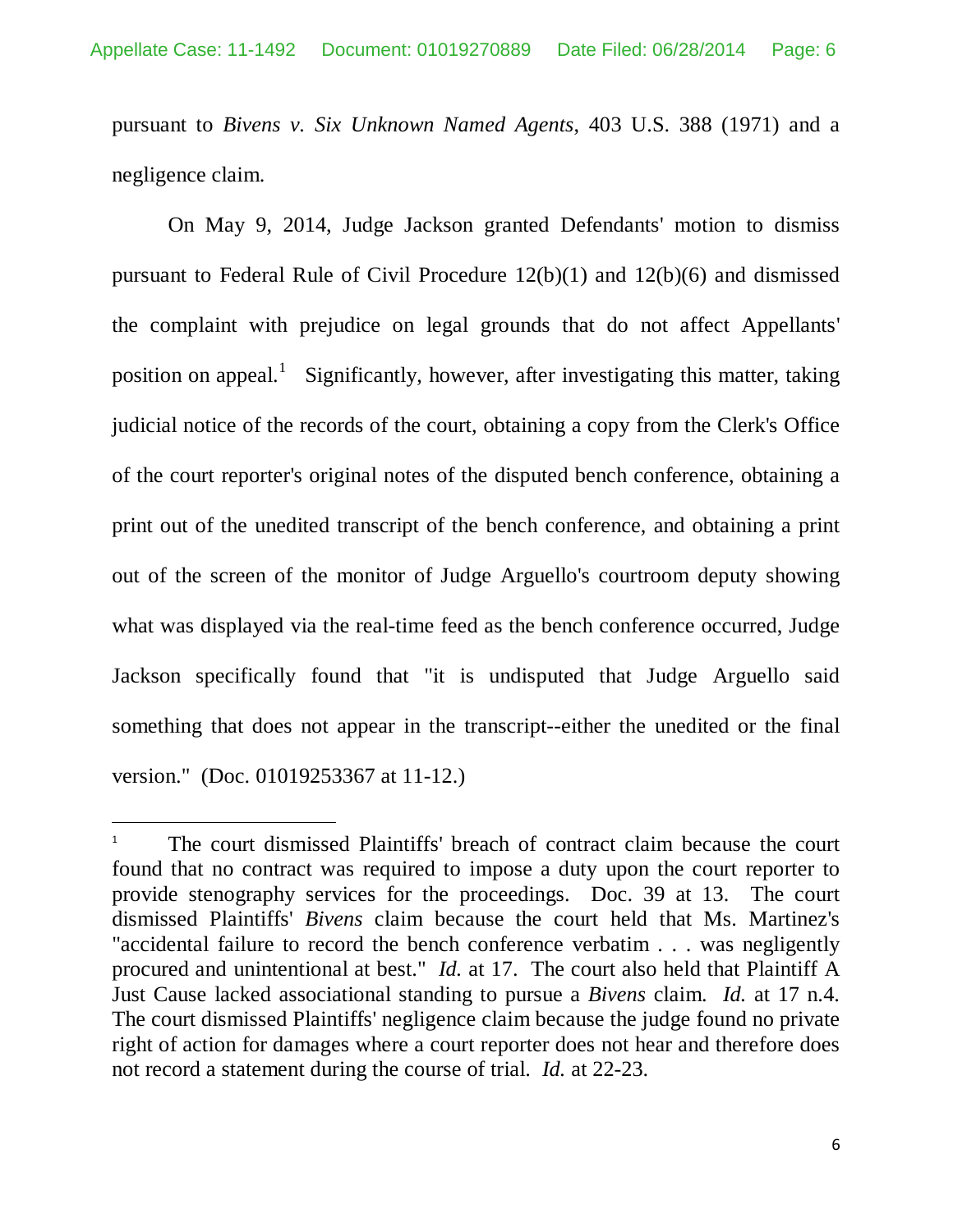On May 21, 2014, pursuant to Federal Rule of Appellate Procedure 28(j), the government filed Judge Jackson's order dismissing the civil complaint as supplemental authority in this Court. (Doc. 10178006.) On May 22 and 28, 2014, Appellants responded to the supplemental authority filed by the United States on May 21, 2014, explaining the significance of Judge Jackson's factual findings. (Docs. 10178383 & 10179444).

Appellants have been incarcerated for nearly two years now while their appeal has been pending. For the reasons explained below, this Court should grant Appellants bond pending appeal, and upon consideration of the two years of confinement, release Appellants pending the appellant decision expeditiously.

### **Legal Standard**

Title 18 of the United States Code, Section 3143 provides that a defendant shall be released on bail pending appeal if the judicial officer finds "by clear and convincing evidence that the person is not likely to flee or pose a danger to the safety of any other person or the community if released" and "that the appeal is not for the purpose of delay and raises a substantial question of law or fact likely to result in [reversal or an order for new trial]." 18 U.S.C. § 3143(b).

The 10th Circuit has adopted a two-step analysis to determine what constitutes "a substantial question of law or fact" likely to result in reversal or an order for a new trial under 18 U.S.C. Section 3143(b)(2). *See United States v.*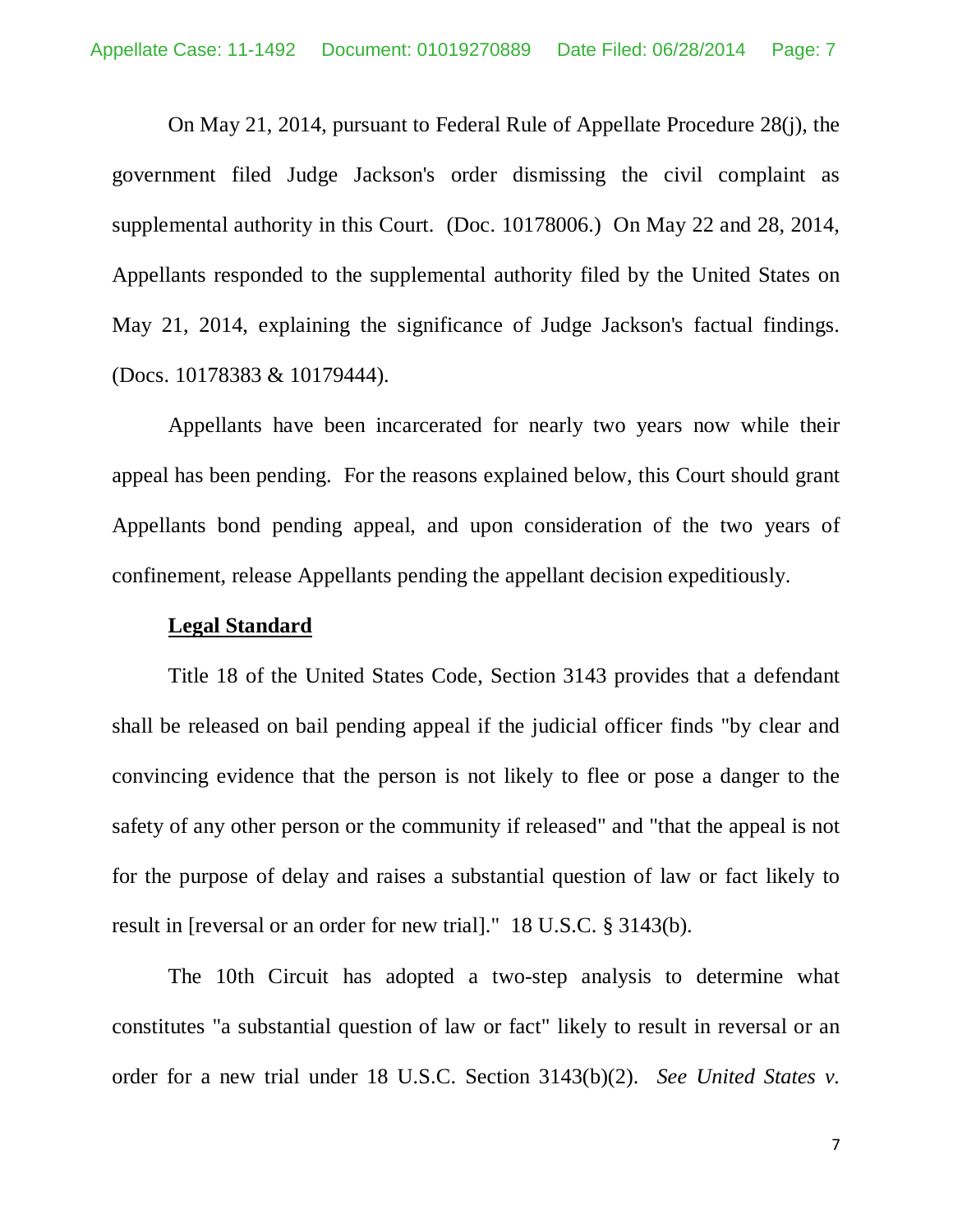*Affleck*, 765 F.2d 944, 952 (10th Cir. 1985). First, the court must decide that the appeal raises a substantial question of law or fact. *Id.* The court must then decide if the substantial question is determined favorably to the defendant on appeal, whether that decision is likely to result in reversal or an order for a new trial of all counts on which imprisonment has been imposed. *Id.* at 952-53.

The 10th Circuit has also recognized that unlike section 3143(b)(1), section 3143(b)(2) does not require that the showing be made by "clear and convincing evidence;" rather, a defendant must only prove the section 3143(b)(2) criteria under the ordinary preponderance of evidence standard. *Id.* at 953 n.15.

### **Argument**

### **New Facts Support Appellants' Argument that Their Fifth Amendment Right to Self-Incrimination Was Violated.<sup>2</sup>**

The new factual findings by Judge Jackson demonstrate that this case presents substantial appellate issues which satisfy the legal standard to grant Appellants bond pending appeal.

The Court Reporters Act requires that all proceedings in criminal cases held in open court be recorded verbatim by shorthand or mechanical or electrical means. 28 U.S.C. § 753(b). This requirement applies to side-bar or bench conferences.

<sup>&</sup>lt;sup>2</sup> With respect to the merits of Appellants' Speedy Trial and Fifth Amendment violations, Appellants incorporate by reference their previously-filed motions for bond pending appeal, and motions for reconsideration of the Order denying them bond pending appeal.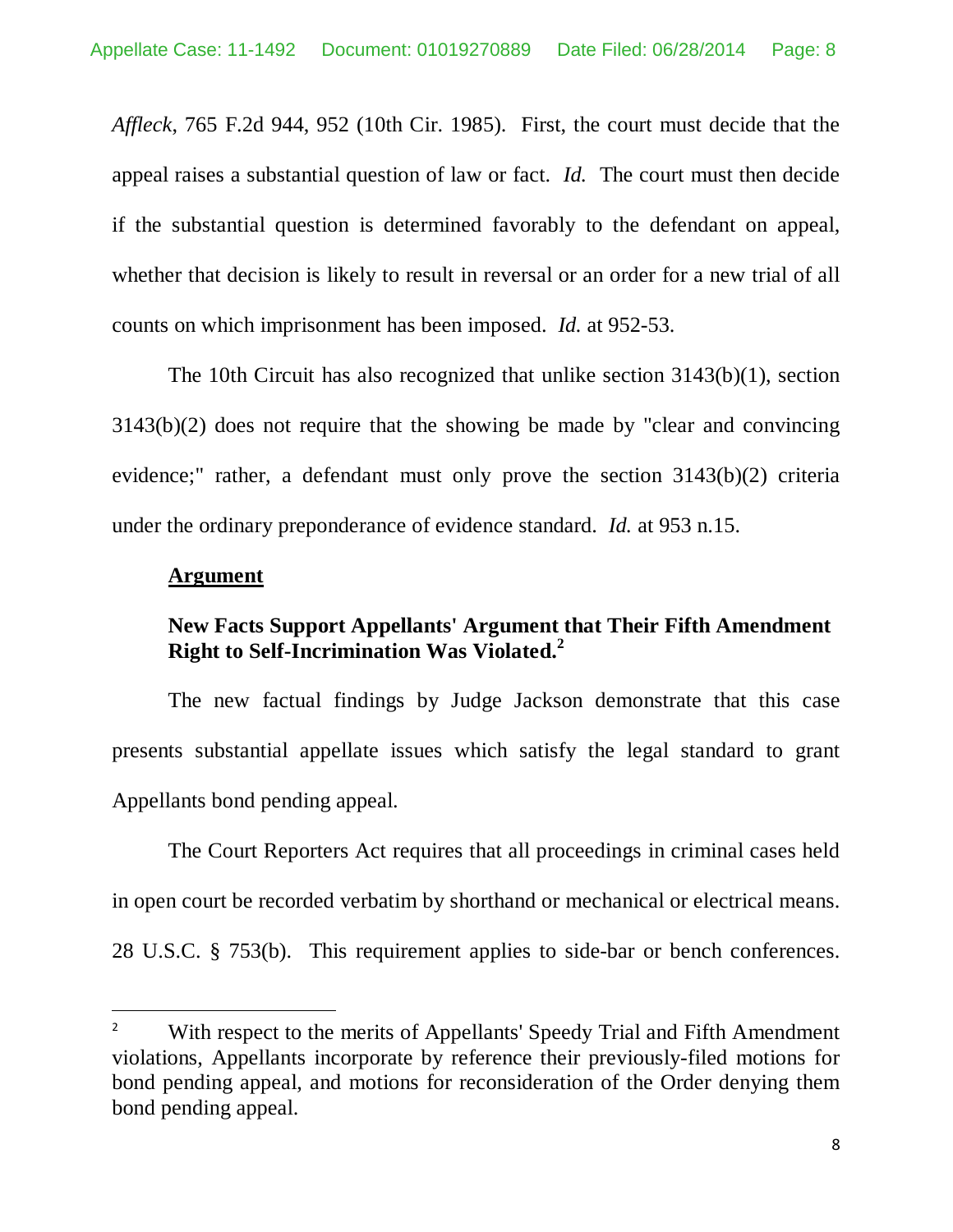*E.g., United States v. Winstead,* 74 F.3d 1313, 1321 (D.C.Cir.1996); *Edwards v. United States,* 374 F.2d 24, 26 (10th Cir. 1966). The requirements of the Court Reporters Act are mandatory, and no request for recordation is required. *Edwards,* 374 F.2d at 26 n. 2.

The 10th Circuit has held that violation of this duty constitutes reversible error when "the unavailability of a transcript makes it impossible for the appellate court to determine whether or not prejudicial error was committed" with regard to a challenged action. *United States v. Kelly*, 535 F.3d 1229, 1240 (10th Cir. 2008) (quoting *United States v. Haber*, 251 F.3d 881, 889 (10th Cir. 2001) (internal quotation marks and citation omitted)). For instance, in *Parrott v. United States*, 314 F.2d 46, 47 (10th Cir. 1963), the defendant appealed his conviction for conspiracy to rob a bank insured by a federal agency based on his claim that the trial court's statement in voir dire that three other charges of bank robbery were pending against defendant was prejudicial error. The 10th Circuit held that the unavailability of a full transcript because of the court reporter's failure to transcribe the voir dire examination as required by statute made it impossible to determine whether the statement was harmless and to be disregarded. *Id.* Thus, the Court reversed the conviction and remanded the matter for a new trial. *Id.*

The crux of this appeal is that Appellants were denied their Fifth Amendment right to self-incrimination when the trial judge, by statements made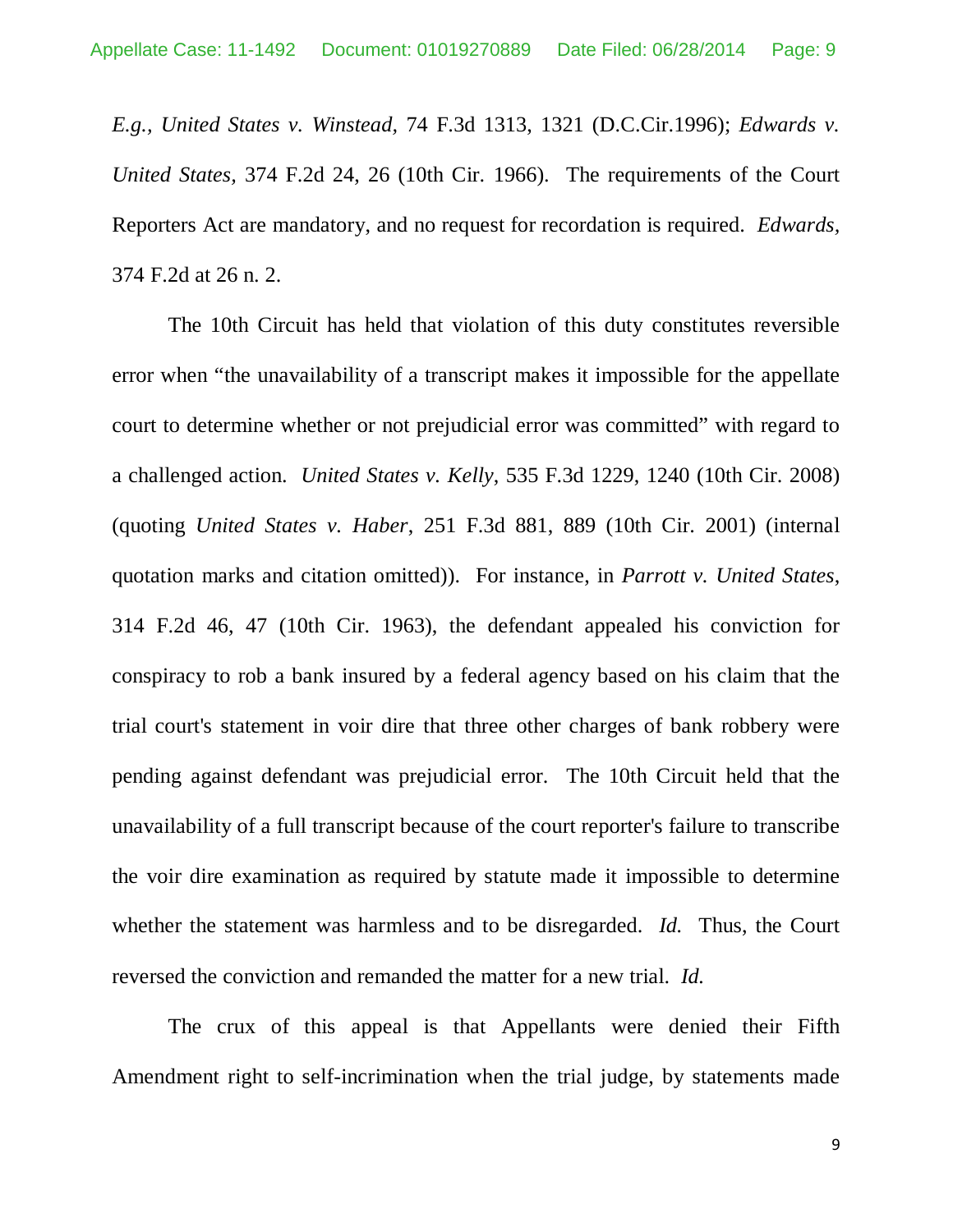during a bench conference, compelled one of the defendants to testify. Judge Jackson's Order provides significant support for this claim. Throughout his Order, Judge Jackson confirms that a portion of what Judge Arguello told defendants during the bench conference was not transcribed. For instance, Judge Jackson notes that "there is no dispute that something was said that does not appear in the transcript." (Doc. 01019253367 at 8.) Judge Jackson later adds: "As I have said, it is undisputed that Judge Arguello said something that does not appear in the transcript--either the unedited or the final version. I do not know what she said. The *Banks'* defendants and Judge Arguello's respective recollections of what was said are set out in the record of the criminal case, and the appellate court will determine what conclusions to draw." (*Id.* at 12.)

Here, like in *Parrott,* the unavailability of this critical portion of the transcript makes it impossible for the appellate court to determine whether or not prejudicial error was committed. Thus, the violation of the Court Reporters Act in this case constitutes reversible error. *See Parrott, supra*, 314 F.2d at 47.

### **Even Without the Transcript, the Circumstantial Evidence Is Sufficient to Create a Presumption of Compulsion.**

The undisputed circumstantial evidence surrounding the missing portion of the transcript demonstrates that Appellant Kendrick Barnes was compelled to testify:

1. The judge was frustrated at the slow pace of witnesses and said "something"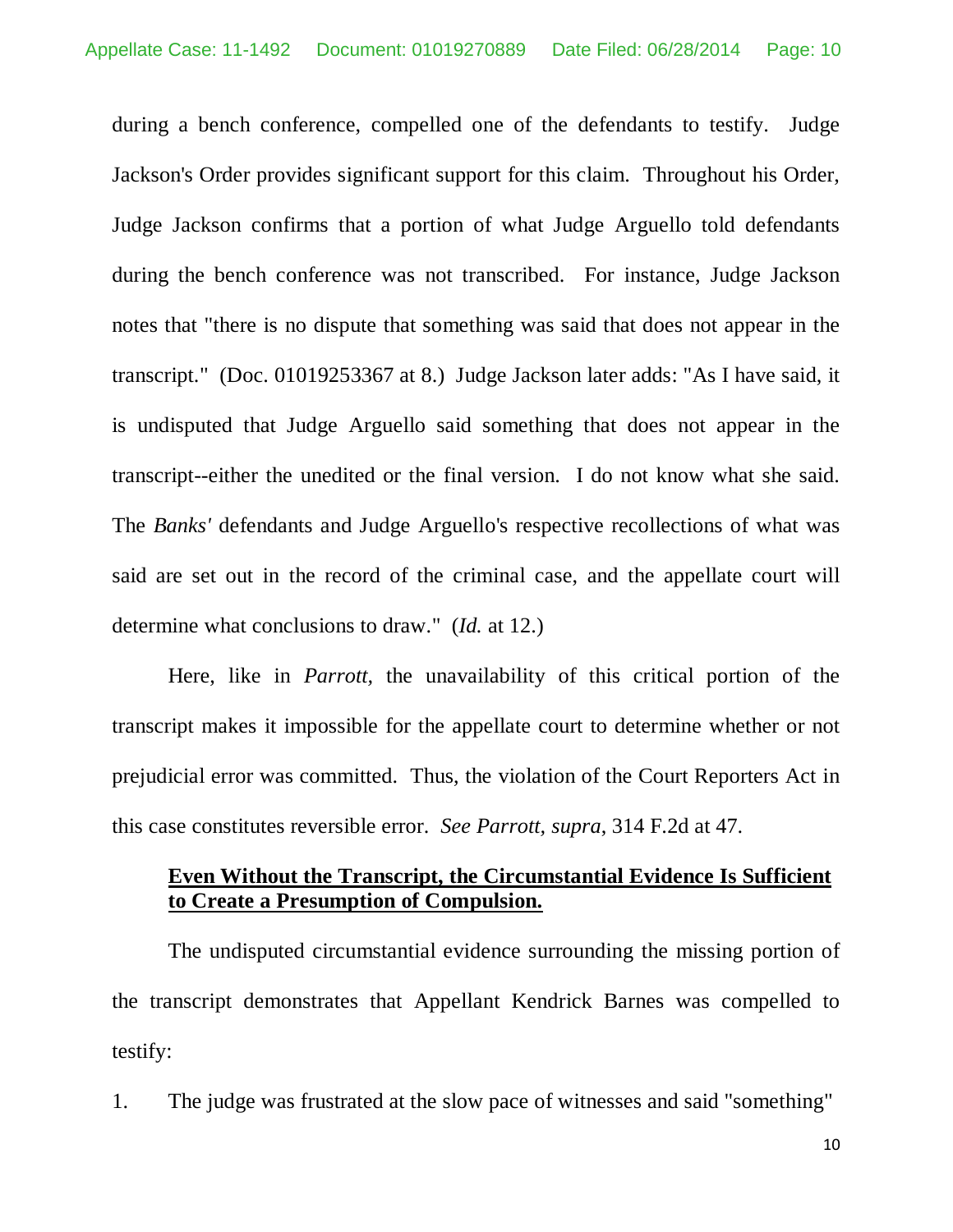to the defendants about the future of the trial. (Doc. 557 at 80).

2. Immediately following the bench conference at issue, the defendants caucused and then one of the defendants, Mr. Barnes, took the stand. (Doc 557 at 54).

3. No inquiry was made by the Court regarding Mr. Barnes' waiver of his 5th Amendment right against self-incrimination. (Doc. 557 at 54).

4. Shortly into Mr. Barnes' testimony, the Assistant United States Attorney wanted clarification that the defendants were going to testify in any event despite the problem producing witnesses, demonstrating that he, too, was concerned about the coercive nature of the trial court's comments at the bench conference. ( Doc. 557 at 79).

5. Once the issue was raised by the government, the defendants' contemporaneous responses to the court demonstrate that each of the defendants had the same understanding of the judge's remarks--that if they didn't have a witness, one of them would have to testify in order to keep their defense case open. (*See*, e.g., Doc. 557 at 137; id. at 144).

6. Although the court denied making such a remark, she admitted that she did not recall her exact language: "I don't know what my exact phrasing was." (Doc. 557 at 108).

7. Mr. Banks asked to see a copy of the transcript of the bench conference before proceeding further, and the court advised that "the transcript would be provided at the end of the day." (Doc. 557a t 139).

8. On cross-examination of Mr. Barnes by the government, Mr. Walker objected and pleaded the 5th Amendment based on "being forced to testify". (Doc. 557 at 129).

9. When government cross-examination resumed, Mr. Barnes pled the 5th Amendment in response to every remaining question--all in the presence of the jury. (*See* Doc. 557 at 129-46.) Thus, the responses being prejudicial to all of the defendants.

10. Appellants moved the court for a mistrial on October 11, 2011 based on the 5th Amendment violation. (*See* Doc. 557 at 137).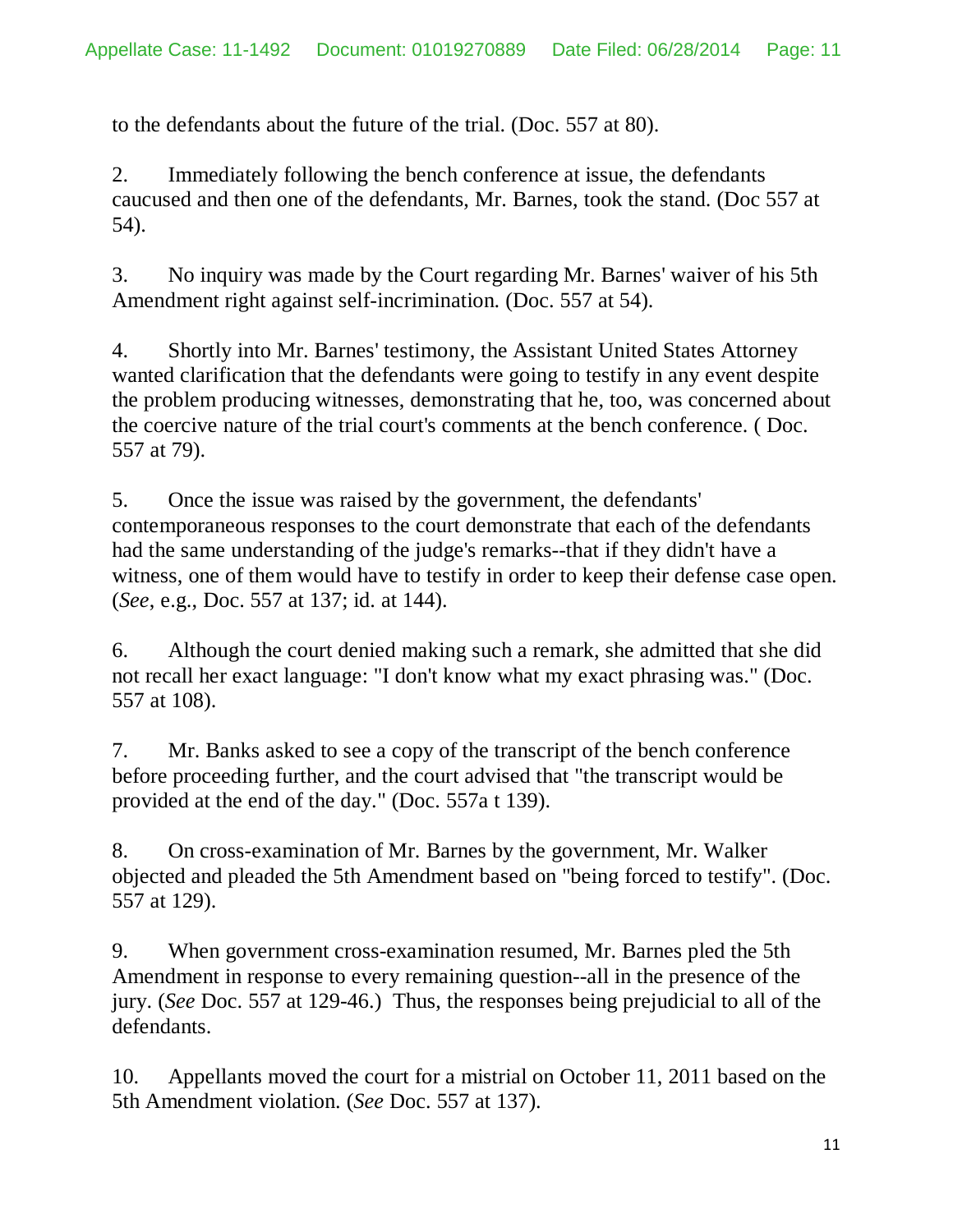11. Defendants requested a copy of the transcript that same day. (Doc. 557 at 138, 139, 149, 154, 155).

12. The court reporter has never through affidavit or testimony explained the absence of the pertinent entry. Nor has the court reporter or the U.S. Attorney ever provided an affidavit or testimony of what they recall being said by the Court nor was denying what the defendants claim was said by the court. The omissions by the U.S. Attorney are monumental and convey significant credence to the Appellants argument about the compulsion.

Based on the foregoing evidence which is unconverted, this Court may certainly conclude that the right against self-incrimination was indeed violated by Judge Arguello's statements during the October 11, 2011 bench conference.

At the very least, it cannot seriously be disputed that following the October 11, 2011 bench conference (since the reasonableness of their understanding cannot be determined without a complete transcript), the defendants believed that at least one of them was required to testify in order to have the defense remain open. Putting aside the reasonableness of such an understanding, a grave injustice has resulted due to Appellants' *actual* understanding of Judge Arguello's statements during trial. As Judge Jackson aptly noted during the pendency of the civil case:

THE COURT: But if -- and I say if -- and only if it turns out that contrary to her recollection Judge Arguello expressed herself in a way that reasonably could be understood by a layperson as ordering them to testify, if such a thing had happened, wouldn't the justice of this case be to know that and then to deal with it?

. . .

THE COURT: I'm not expecting him to answer. But ultimately *those*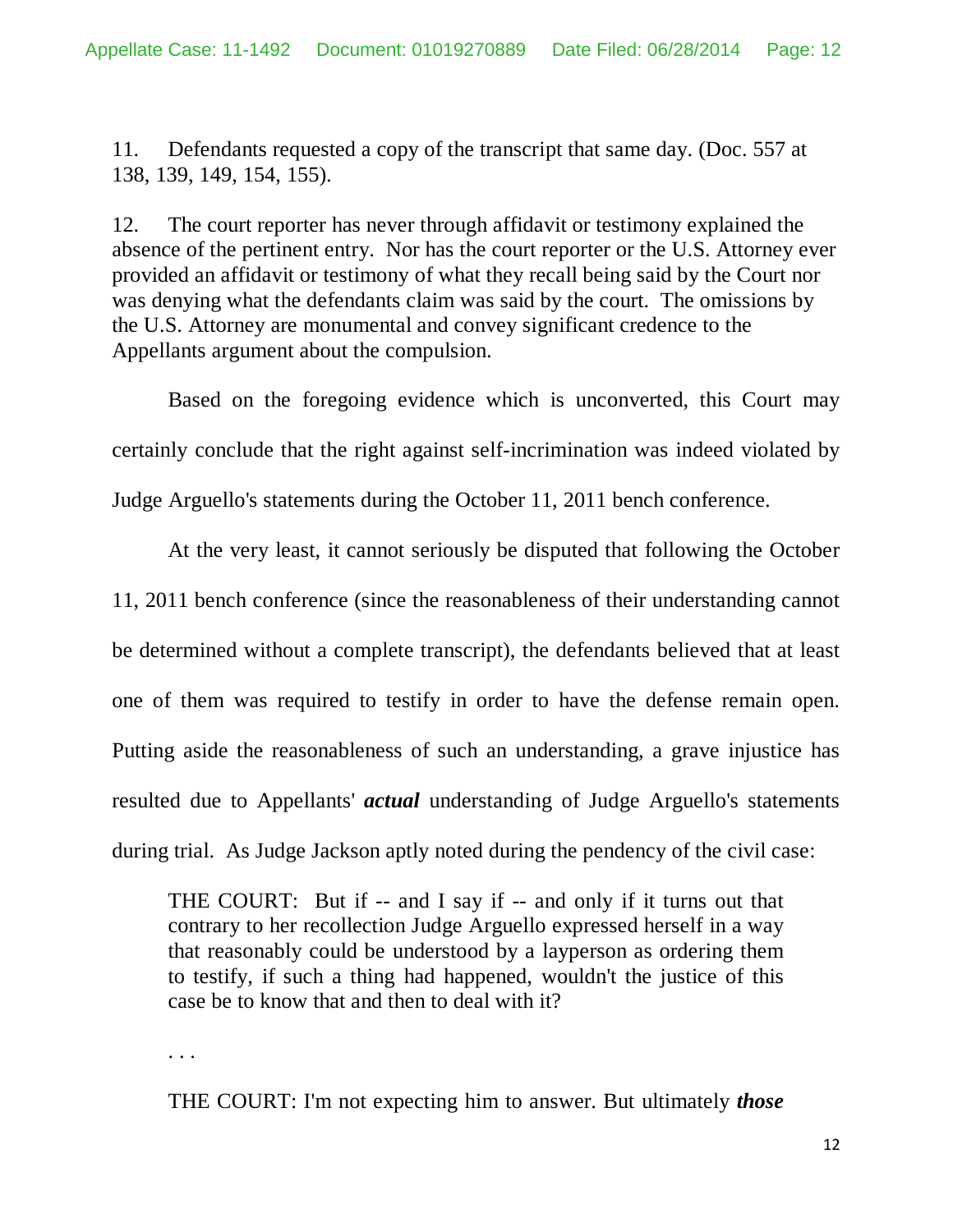*of us who work for the federal government and the Justice Department have a goal, and that is to achieve justice.*

Reporter's Transcript of January 10, 2014 Scheduling Conference at 17-18

(emphasis added).

Retired U.S. district judge and U.S. appeals court judge H. Lee Sarokin has

also publicly recognized that the facts and circumstances in this case demonstrate

at the very least that the defendants felt compelled to testify:

Usually out of deference to the circuit court handling the matter, I would not comment. However, there is one aspect of the case that intrigues me, and since the matter has been pending for a considerable period while the defendants languish in prison, I thought some general airing might be appropriate.

. . .

Although the defendants vehemently proclaim their innocence, I do not have sufficient information to comment on their convictions. But I have no doubt that whether or not they felt compelled to testify depends exclusively on what the judge said to them at that precise moment. To suggest that the court's "exact language" is immaterial is ludicrous, particularly since the court and the defendants disagree as to what was said.

Certainly no judge would direct a criminal defendant to testify against his or her own will, but it is conceivable that something was said that reasonably led them to that conclusion. The answer lies in the record, which apparently does not exist, for reasons that seem to be elusive.

Judge H. Lee Sarokin, *The Case of the Missing Transcript*, THE BLOG, May 5,

2014, *available at* http://www.huffingtonpost.com/judge-h-lee-sarokin/the-case-of-

the-missing-transcipt\_b\_5267338.html.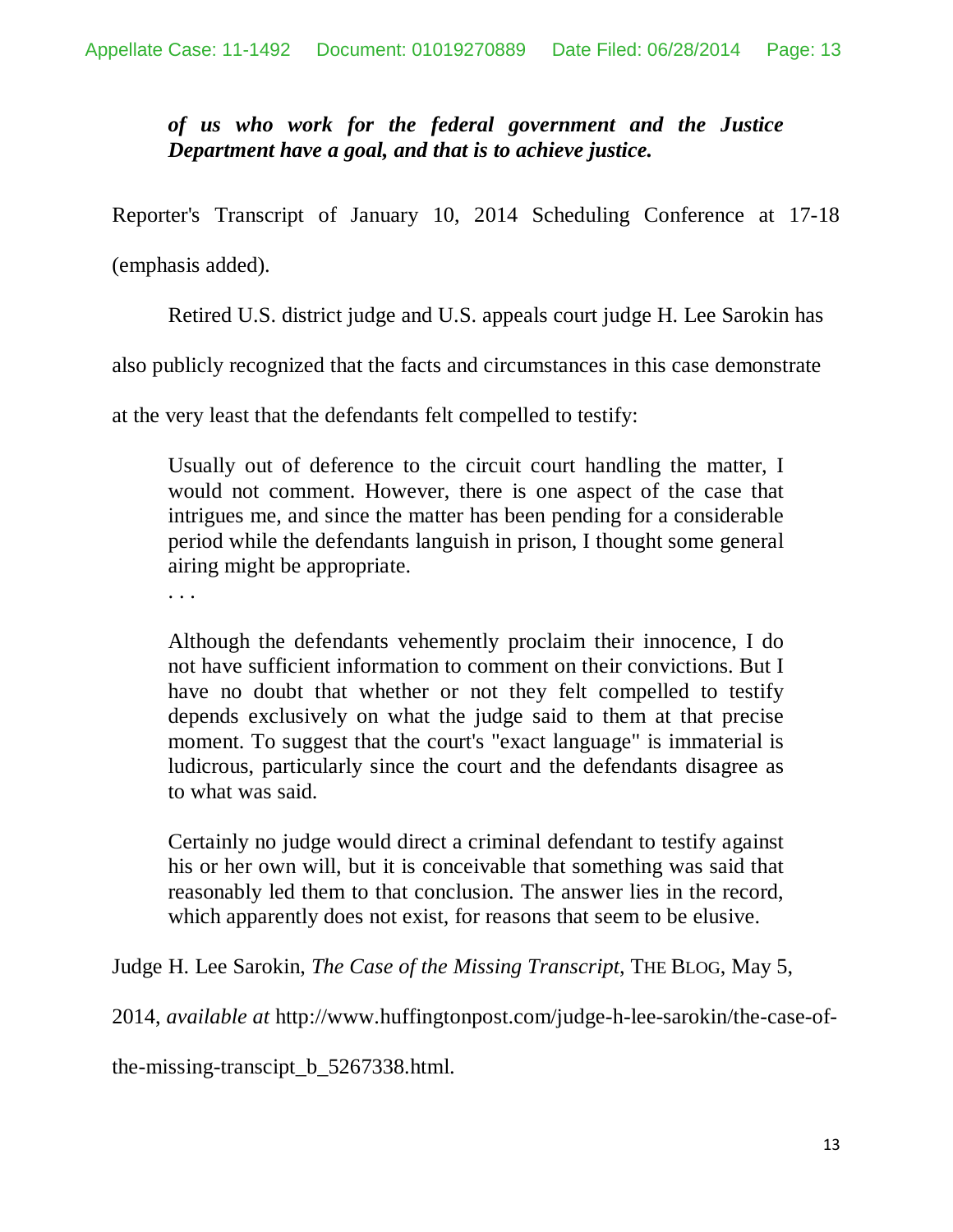Following the dismissal of the civil suit, Judge Sarokin again noted:

Judge R. Brooke Jackson, in an incredibly detailed opinion considering the miniscule nature of the claim, but obviously sensitive to the charges asserted, made detailed factual findings. His opinion should serve in lieu of a remand for a hearing on this sole issue. Very significant to me is that following this exchange between the defendants and the Court, Mr. Barnes, one of the defendants took the stand, and shortly thereafter it was government counsel that expressed concern. He "asked the court to make it clear on the record that all parties 'had every reason to believe that Mr. Barnes intended to testify no matter what happened in this case...regardless of the fact that the defense otherwise ran out of witnesses this morning." Why would he bring it up, unless he was concerned that something had transpired which made that clarification necessary?

. . .

So in all fairness, my use of the phrase "missing transcript" is not accurate. The transcript is neither missing, altered or destroyed, but rather the critical conversation apparently was not recorded and was never included in the transcript for reasons unknown. But having now resolved the factual issue so clearly by an independent court, one cannot help but wonder wherein lies the delay? If there is no way to determine whether or not the 5th Amendment rights of the defendants were violated, does the Court of Appeals have any other choice but to either reverse and remand for a new trial or dismiss? The defendants languish in prison still asserting their innocence. They deserve a prompt answer to a simple question. Can this issue be resolved without the transcript of what the court said to the defendants?

Judge H. Lee Sarokin, *The Missing Transcript Case Becomes More Curious--Part*

*II*, MEGAN'S LAW JOURNAL, June 4, 2014, *available at*

http://meganslawjournal.com/2014/06/04/the-missing-transcript-case-becomes-

more-curious-part-ii/.

Given that (1) the violation of the court reporter's duty makes it impossible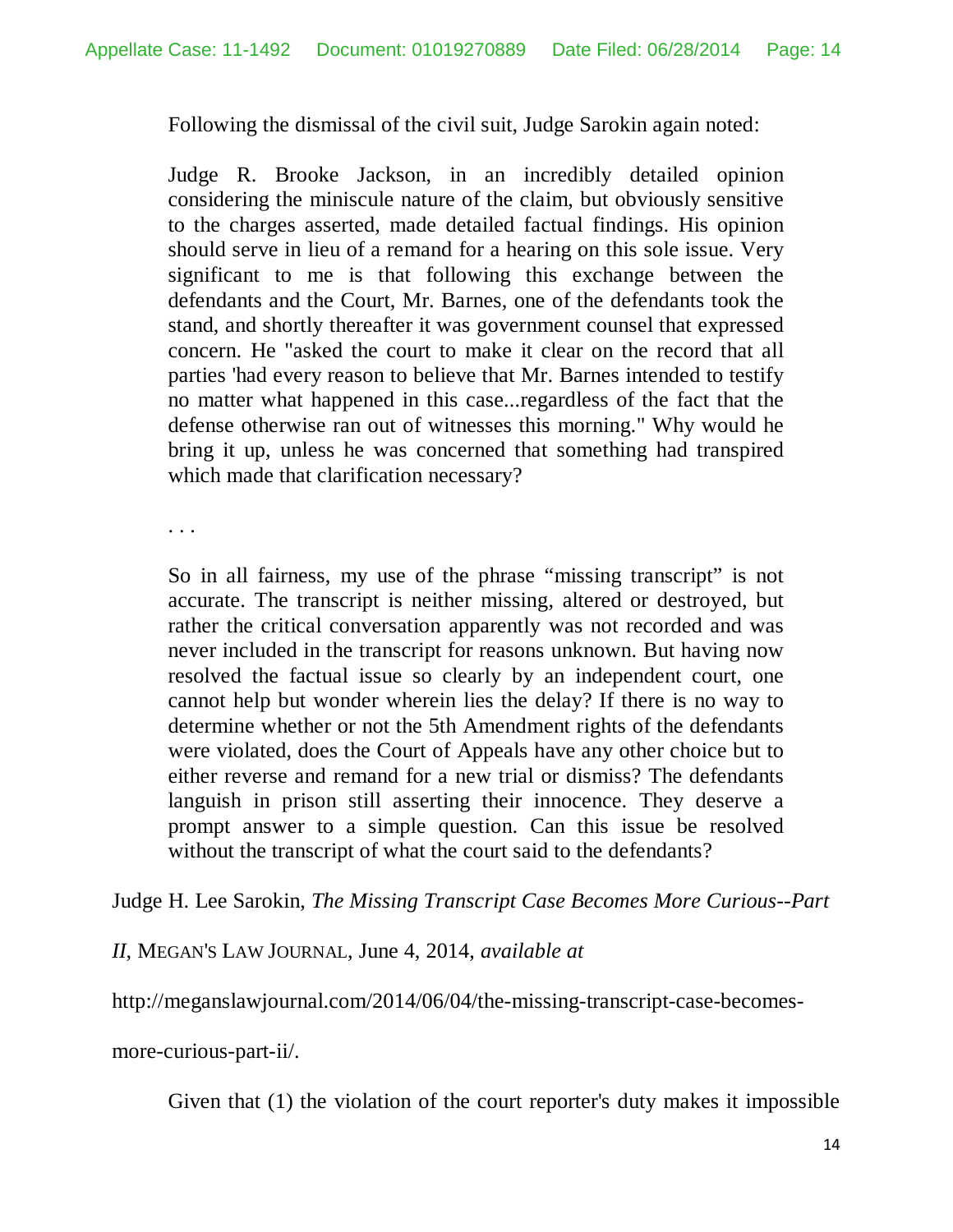for the appellate court to determine precisely what was said, (2) the facts and circumstances demonstrate that the defendants felt compelled to testify, and (3) there is no competent evidence to rebut Appellants' claims of constitutional violations, there are substantial appellate issues which satisfy the legal standard to grant Appellants bond pending appeal.

### **The Evidence Is Clear and Convincing that Appellants Are Neither a Flight Risk nor a Danger to the Community.**

No credible argument can be made that any of the Appellants are either a flight risk or a danger to the community. Appellants first learned the government was investigating them in 2004. However, they made their initial appearances in these cases voluntarily in 2009. From that time until their guilty verdicts in October 2011, they remained free on personal recognizance bonds, despite knowledge that they faced lengthy sentences. Even between conviction and sentencing, they were released on bond and complied with all terms and conditions of their release. They appeared at each other's sentencing hearings and none fled despite witnessing their co-defendants receive substantial sentences.

Furthermore, Appellants' cause has garnered national attention and a nonprofit organization has spent a tremendous amount of time and resources aimed at achieving justice on behalf of Appellants in this case. In light of the significant community efforts on their behalf, Appellants have no intention to flee whatsoever. On the contrary, Appellants had every intention of paying their obligations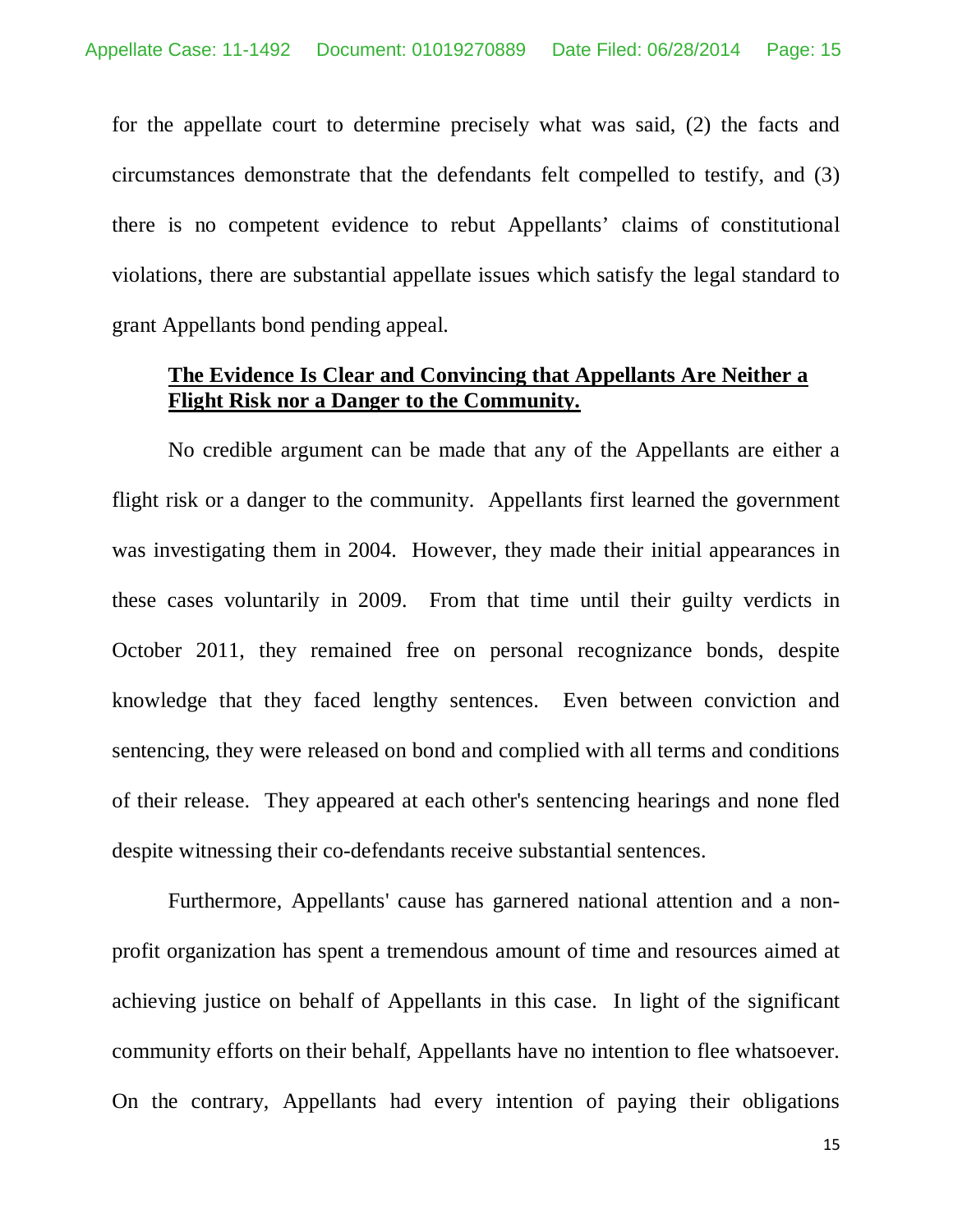evidenced by their signing of personal guarantees. Appellants are determined to continue to challenge their convictions and clear their names.

In previously denying Appellants bond pending appeal, the Court recognized that "[t]he fact that [Appellants] remained free until sentencing and complied with their conditions of release is some evidence that they do not present a postsentence flight risk, but it is not clear and convincing evidence because their incentive has changed--they have now received substantial sentences of imprisonment." (Doc. 01018920491 at 6-7.) However, the circumstances have changed significantly since then. To date, Appellants have served nearly two actual years of time in custody, which is a large fraction of their respective sentences, which range between 87 months and 135 months. When considered together with Appellants' significant familial and community ties, lack of criminal history, previous compliance with release conditions, and Appellants' well documented motivation to challenge their convictions and clear their names, $3$  this change in circumstances is sufficient to support a finding by clear and convincing evidence that Appellants are not flight risks.

Appellants likewise do not pose any danger to the community nor do the offenses of which they were convicted carry any such presumption or suggestion.

<sup>&</sup>lt;sup>3</sup> Appellants incorporate by reference their full arguments advanced in their previously-filed motions for bond pending appeal, and motions for reconsideration of the Order denying them bond pending appeal.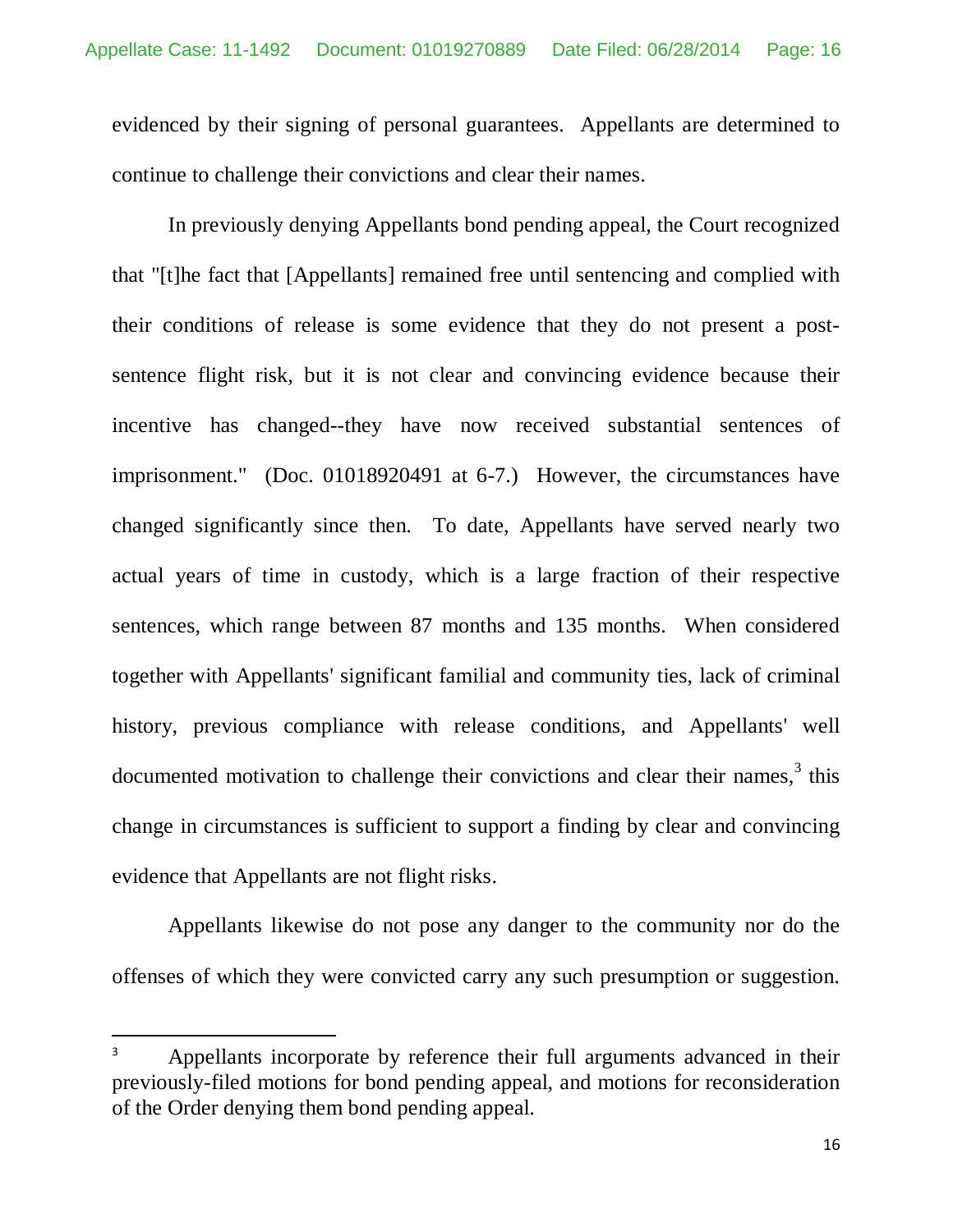*See* 18 U.S.C. § 3142. Appellants were each convicted of one count of conspiracy to commit wire fraud and mail fraud, and various counts of wire fraud and mail fraud in violation of 18 U.S.C. § 1349, 18 U.S.C. §§ 1341 and 2, 18 U.S.C. §§ 1343 and 2. No court has previously found that Appellants would pose a danger to the community whatsoever.

Thus, it can be shown by clear and convincing evidence that Appellants are not likely to flee or pose a danger to the safety of any other person or the community if released on bond pending resolution of their appeal. *See id.* § 3143(b).

WHEREFORE, Appellants pray that this Honorable Court expeditiously grant them bond pending appeal, until an appellant decision is issued.

Dated this 28th day of June, 2014.

#### *s/ Gwendolyn Maurice Solomon, Esq.*

Gwendolyn Maurice Solomon, Esq. P.O. Box 62654 Colorado Springs, Colorado 80962 gms@solomonlaw.org www.solomonlaw.org (719) 287-4511

#### **s/ Mark J. Geragos, Esq**.

Mark J. Geragos Geragos & Geragos, APC 644 South Figueroa Street Los Angeles, California 90017 geragos@geragos.com www.geragos.com (213) 625-3900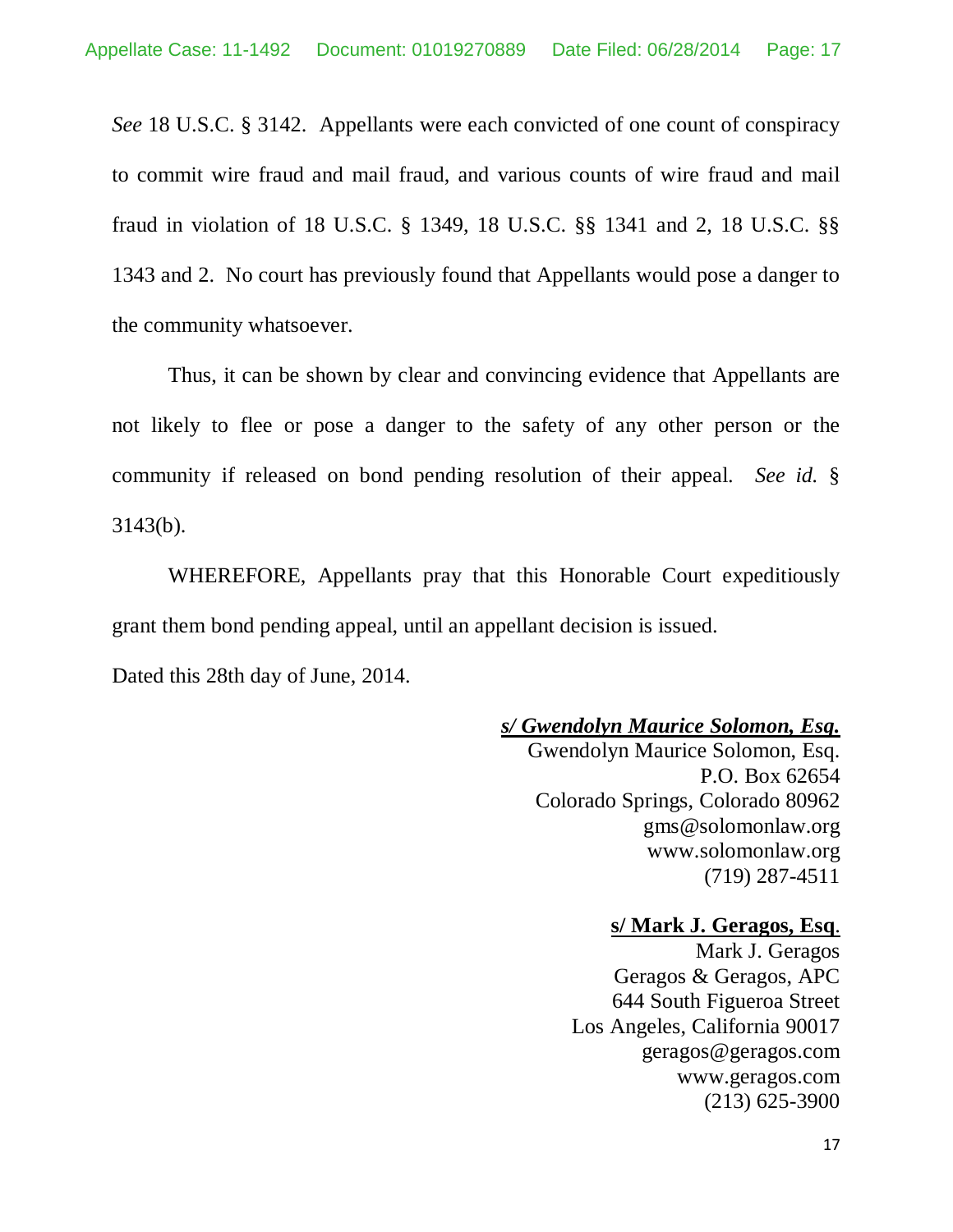*Attorneys for Appellants Banks, Barnes, Harper, Stewart, Walker and Zirpolo*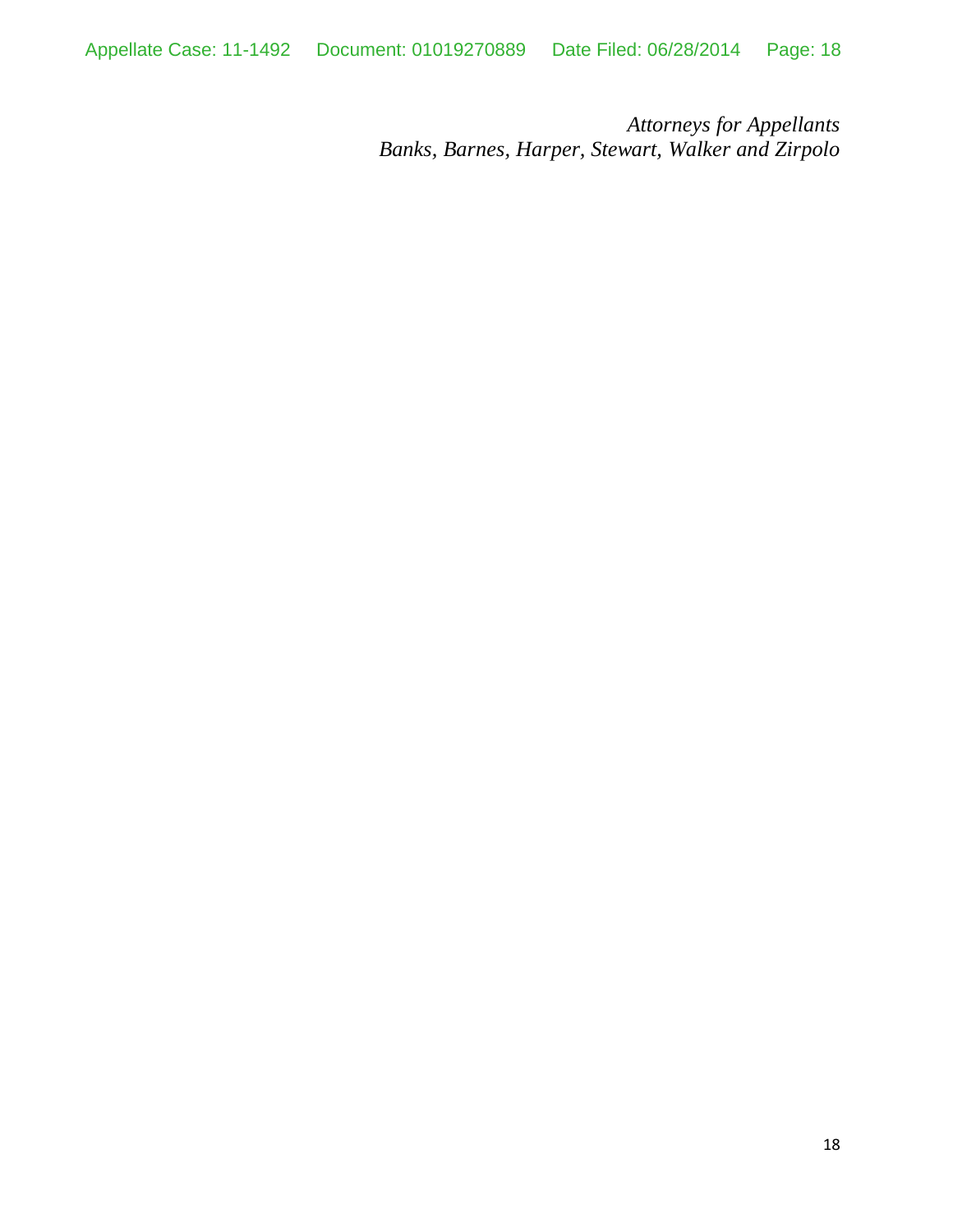### **CERTIFICATE OF ELECTRONIC SUBMISSION**

I hereby certify that (1) all privacy redactions have been made; (2) the CM/ECF Appellate submissions of this brief and its attachments are exact reproductions of the originals of the same; and (3) the said electronic submissions of this brief and its attachments have been scanned for viruses with the most recent version of a commercial virus scanning program, which has indicated that the brief and its attachments are free of viruses.

I further certify that the information on this form is true and correct to the best of my knowledge and belief that was formed after a reasonable inquiry.

*s/ Gwendolyn Maurice Solomon, Esq.*

Gwendolyn Maurice Solomon, Esq. P.O. Box 62654 Colorado Springs, Colorado 80962 gms@solomonlaw.org www.solomonlaw.org (719) 287-4511